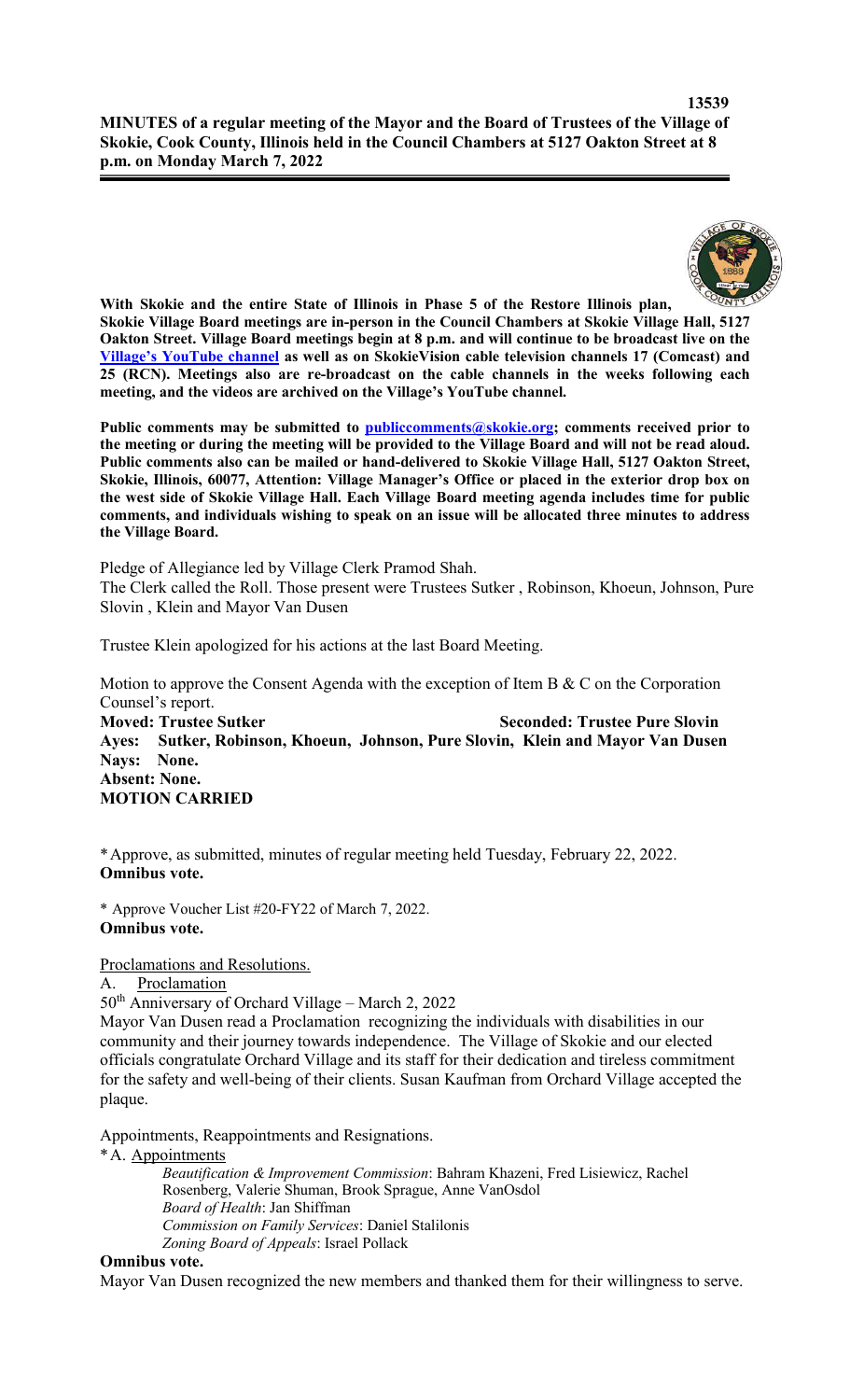## **13540 Meeting of the Mayor and Board of Trustees Monday, March 7, 2022 Page Two**

Presentation and Reports.

A. Presentation

Presentation of the 2021 Community Survey Results by Ann Tennes, Director of Marketing and Communications.

The Village of Skokie National Community Survey was done by the National Research Center. Some overall highlights of the 2021 Skokie Community Survey responses include:

Ratings for Skokie government remain strong, with resident ratings quite positive and higher than national benchmarks.

Residents value Skokie's educational and cultural opportunities for their contributions to community livability.

Health and wellness services also are valued and appreciated by the community.

Most residents view Skokie as safe and inclusive. Three-quarters of those responding praised the overall feeling of safety in the community. Moreover, 91% of respondents gave Skokie high ratings for attracting people from diverse backgrounds. This rating is much higher than national benchmark comparisons and ranks Skokie first out of a total 111 communities that posed the question in resident surveys.

Michelle Kobayashi from the National Research Center answered questions from the Board.

### Report of the Village Manager.

A. Resolution 22-3-R-1528

Motion to approve a Resolution Endorsing the 2021 Climate Action Plan for the Chicago Region. Edith Makra, Director of Engineering initiatives for the Metropolitan Mayor's Caucus provided a presentation and answered questions from the Board. Beth Demes spoke in favor of the Resolution.

**Moved: Trustee Khoeun Seconded: Trustee Robinson Ayes: Sutker, Robinson, Khoeun, Johnson, Pure Slovin, Klein and Mayor Van Dusen Nays: None. Absent: None. MOTION CARRIED**

B. Food Service Inspectional Services – Health Inspection Professionals, Inc., Lombard, IL. Motion to concur with Mayor and Board to approve a contract for food inspectional services to be awarded to Health Inspection Professionals, Inc. in an amount not to exceed \$53,600 per fiscal year.

**Moved: Trustee Johnson Seconded: Trustee Klein Ayes: Sutker, Robinson, Khoeun, Johnson, Pure Slovin, Klein and Mayor Van Dusen Nays: None. Absent: None. MOTION CARRIED**

\*C.Mowing Services – Langton Group, Woodstock, IL - \$59,332.26. Motion to award a contract to Langton Group, Woodstock, IL in the amount of \$59,332.26 for mowing services in the amount of \$59,332.26 **Omnibus vote.**

Report of the Corporation Counsel.

CONSENT:

\*A. Ordinance 22-3-Z-4592

Motion to adopt an ordinance establishing a PACE area and establishing a PACE Program to Finance or refinance the acquisition, construction, installation or modification of energy projects, and other matters related thereto. This item is on the consent agenda for second reading and adoption.

**Omnibus vote.**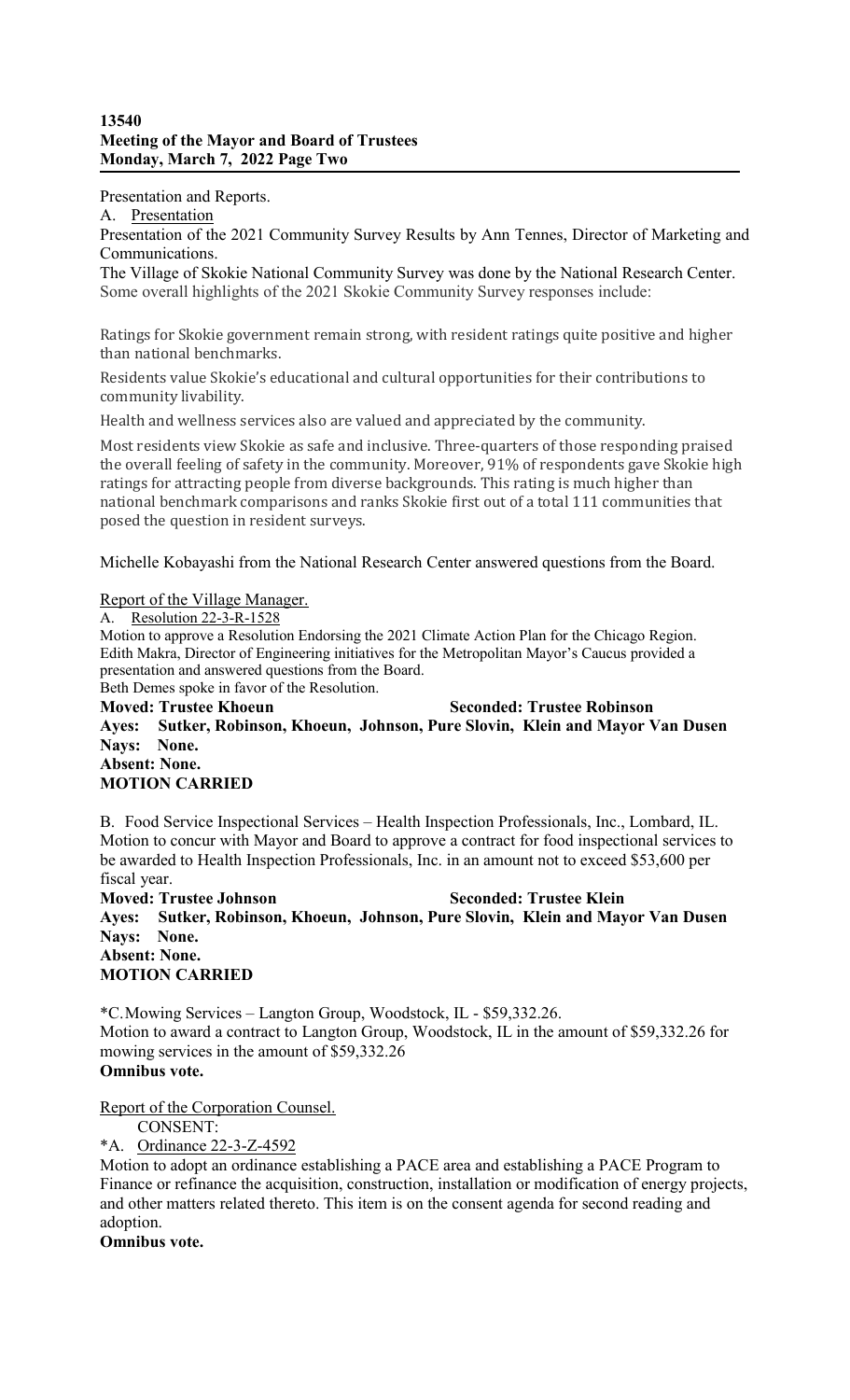## B. Ordinance 22-3-C-4593

Motion to adopt an ordinance designating a business district to be known as the Old Orchard Center Business District, Skokie, Illinois, and approving the Business District Plan in relation thereto, and making a determination and finding of a blighted area thereto. This item was removed from the Agenda.

## **Moved: Trustee Sutker Seconded: Trustee Pure Slovin Ayes: Sutker, Robinson, Khoeun, Pure Slovin, Klein and Mayor Van Dusen Nays: Johnson. Absent: None. MOTION CARRIED**

## C. Ordinance 22-3-C-4594

Motion to approve an ordinance authorizing and implementing a Business District Municipal Home Rule Retailers' Occupation Tax and a Business District Municipal Home Rule Service Occupation Tax within the boundaries of the Old Orchard Center Business District, Skokie, Illinois, and amending Chapter 98, Article VII, of the Skokie Village Codepertaining to a Business District Municipal Home Rule Retailers' Occupation Tax and a Business District Municipal Home Rule Service Occupation Tax. This item was removed from the Consent Agenda.

Serge Khalimsky, General Manager of Westfield, Mayor Van Dusen, Manager Lockerby, and Len Becker, Economic Development Manager answered questions from the Board and residents. These residents spoke against the Ordinance-Matt Jarvis, Terry Socol, Chaya Moskovits and Emi Yamauchi.

**Moved: Trustee Sutker Seconded: Trustee Klein Ayes: Sutker, Robinson, Khoeun, Pure Slovin, Klein and Mayor Van Dusen Nays: Johnson. Absent: None. MOTION CARRIED**

# 2022-2023 Community Development Block Grant Public Hearing #4.

Davorka Kirincic, AICP, Deputy Community Director/Neighborhood Services, Manager/CDBG Administrator presented the Public Hearing.

# **Background**

The term of the five-year Consolidated Plan began May 1, 2020 and will continue through April 30, 2024. The elements of the Consolidated Plan address community issues as they relate to low/moderate-income residents.

The one-year Action Plan serves as the annual funding application to the U.S. Department of Housing and Urban Development (HUD) for CDBG funding. It includes the Village's strategies to address community development needs, project and activity descriptions, and certifications regarding Skokie's eligibility to apply for federal funding. In addition, the Action Plan addresses the Village's continued efforts to prevent homelessness, aid persons with special needs, enhance the supply of affordable housing, reduce lead-based paint hazards, enhance social services, and promote citizen participation in the CDBG process. Furthermore, the plan provides updates on the number of Housing Choice Vouchers in use in Skokie and planned coordination between various Village departments and social service providers in the Skokie area.

The HUD requires the Consolidated and Action Plans of all communities receiving CDBG entitlement funds.

Motion to approve the one-year Action Plan so it can be submitted to HUD.

**Moved: Trustee Pure Slovin Seconded: Trustee Khoeun Ayes: Sutker, Robinson, Khoeun, Johnson, Pure Slovin, Klein and Mayor Van Dusen Nays: None. Absent: None. MOTION CARRIED**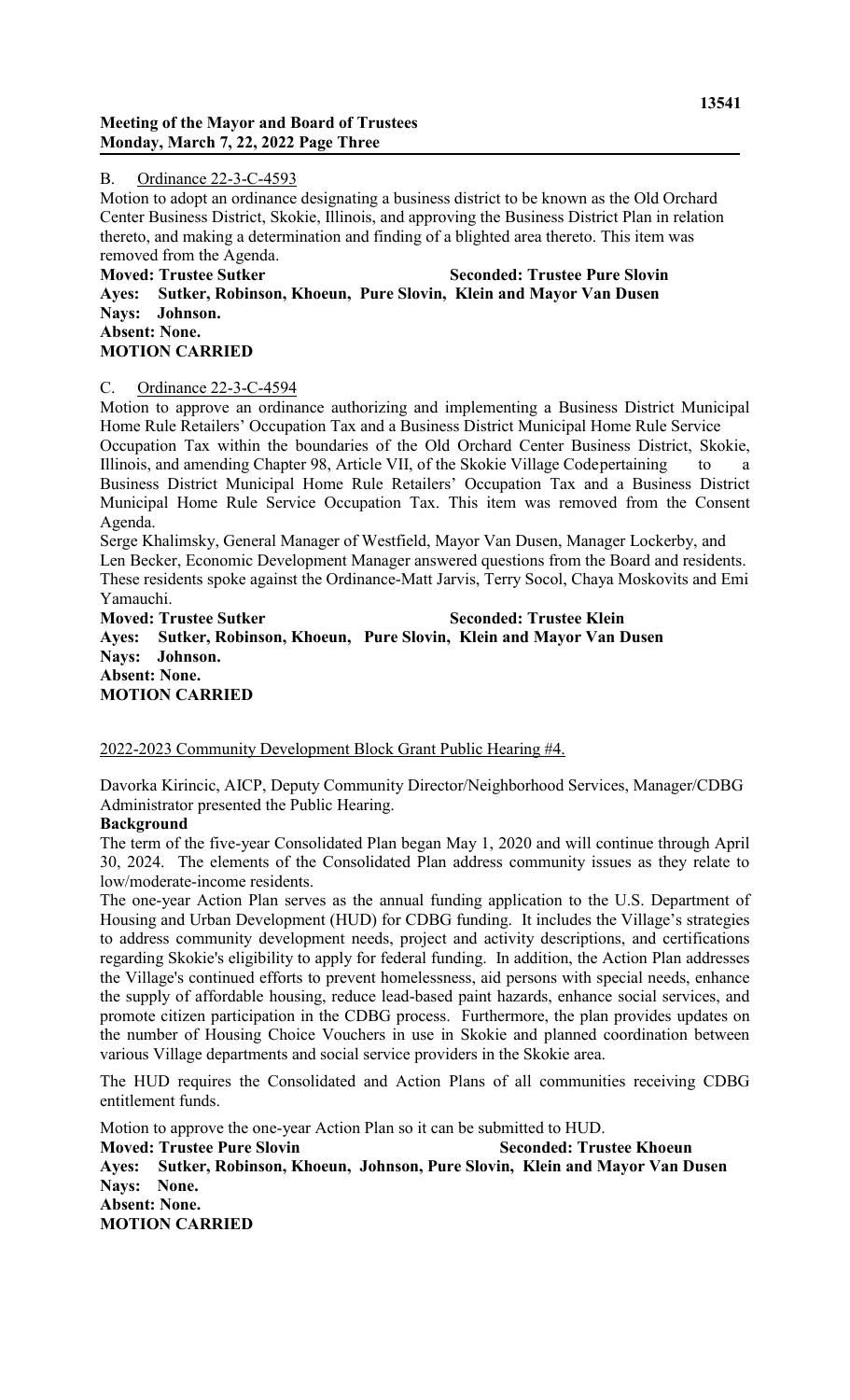### **13542 Meeting of the Mayor and Board of Trustees Monday, March 7, 2022 Page Four**

Public Comment.

The Village received Public Comments thru email from Laurel Stein, Michael Okmin, Jennifer Gilbert, J. A. Ginsburg, Alisse Mawrence, Lisa Silverman, Yemimma Lipschultz, Kelly Oldfield, Mary Cobb, Chaya Moskovits, Matt Temkin, Margaret Thomas, David Hoelscher and Elana Horwitz concerning the increase tax at Westfield Old Orchard.

Mayor Van Dusen stated that our hearts go out to the Ukrainian people during this tragedy. He mentioned organizations that residents can contribute to: Direct Relief, Mercy Corps, Save the Children and Ukraine Crisis Relief fund.

Adjournment. Motion to adjourn at 10:15 p.m. **Moved: Trustee Sutker Seconded: Trustee Klein Ayes: Sutker, Robinson, Khoeun, Johnson, Pure Slovin, Klein and Mayor Van Dusen Nays: None. Absent: None. MOTION CARRIED**

> ------------------------------- Pramod Shah, Village Clerk

Approved:

Mayor Van Dusen

----------------------------------

Items marked with an asterisk (\*) indicate they are part of the Consent Agenda that contains routine items or items which have already been discussed by the Mayor and Board at a previous public meeting and require a second reading. Items on the Consent Agenda are passed in one vote at the beginning of the Board Meeting. Prior to the vote on the Consent Agenda, the Mayor will inquire if there is any matter which anyone wishes to remove from the Consent Agenda. If there is an item on the Consent Agenda which you wish to address, please inform the Mayor at that time you wish to remove it from the Consent Agenda.